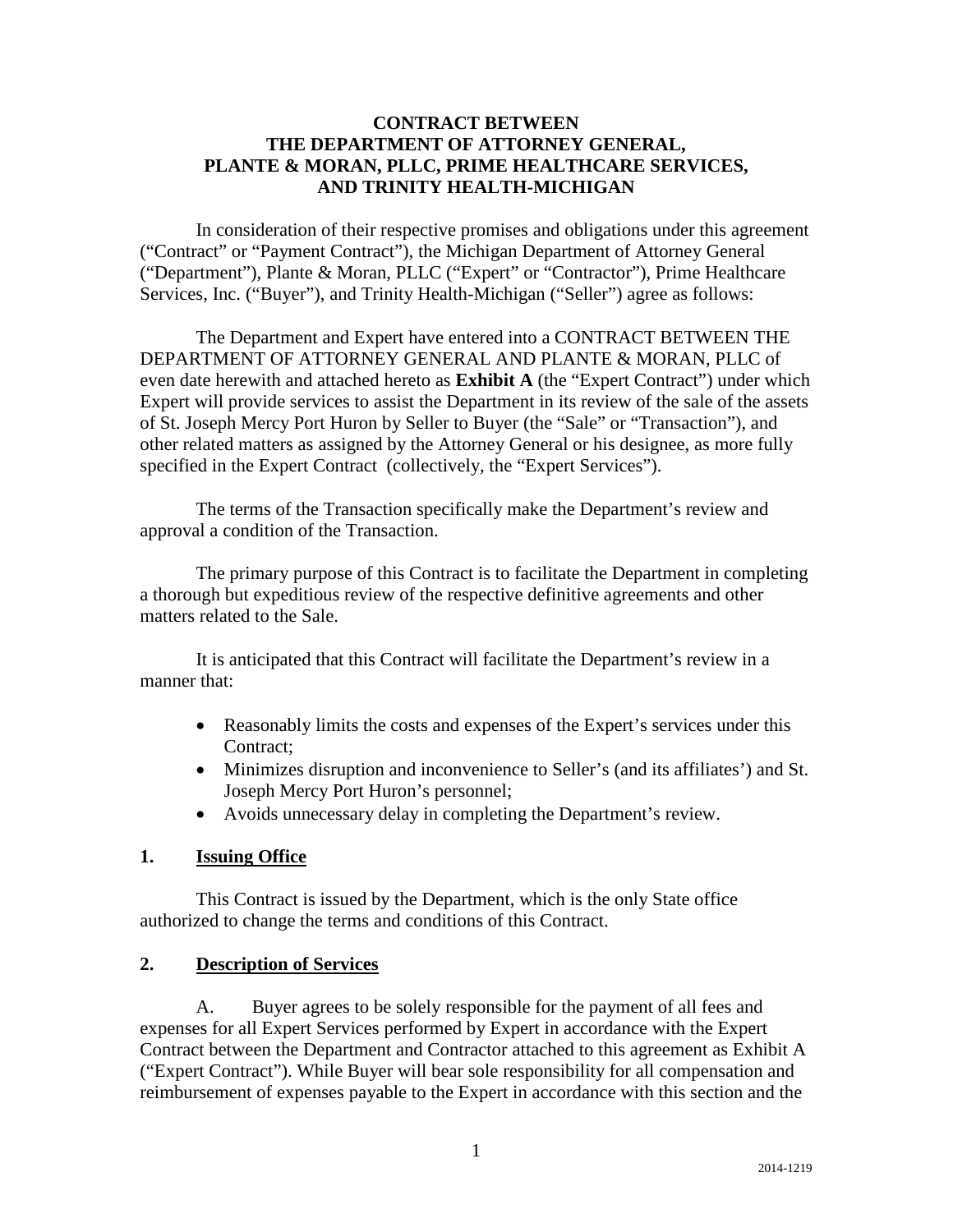Expert Contract, the Expert's work will be exclusively directed by the Department and performed solely for and on behalf of the Department. All Expert Services will constitute work product subject to the attorney work-product doctrine.

B. Responsibilities of Buyer:

1. to pay a fee of \$65,000 (the "Opinion Fee") for delivery of Expert's written report and opinion for the Transaction.

2. to reimburse Expert for reasonable and necessary meals, lodging, telephone, and travel expenses.

3. to refrain from providing information to or otherwise interacting with Expert, except as specifically requested by the Department or Expert.

4. to conspicuously mark as "Confidential" only such information it believes in good faith to be confidential, under applicable law, including information it has produced pursuant to non-disclosure agreements with third parties, including Seller. Buyer may permit the Department and/or its Expert to review such information on an "inspection only" basis without acquiring possession of documents embodying the information. Buyer shall in good faith discuss with the Department the extent to which such information may be disclosed by the Department at the conclusion of its review. Buyer agrees that if Buyer, Seller, and the Department are not able to resolve this issue, either party may seek guidance from the court. Notwithstanding the foregoing, it is understood the Expert has professional and regulatory obligations to create and maintain workpapers in support of its professional conclusions. Accordingly, if and to the extent Expert determines that it requires information marked as "Confidential" for its workpapers, Buyer shall permit Expert to take possession of any information so marked subject to Expert maintaining such information as confidential in accordance with the standards of Expert's profession.

C. Responsibilities of Seller:

1. to give the Department and Expert reasonably prompt access to requested documents via a limited-access (e.g., password-protected) web page hosted by Buyer, Seller, or their respective legal counsel and to make other information and members of Seller's (and its affiliates') officers, trustees, directors, and management available for interviews by Expert and/or the Department upon request;

2. with respect to the Transaction, to refrain from providing information to or otherwise interacting with Expert, except as specifically requested by the Department or its Expert;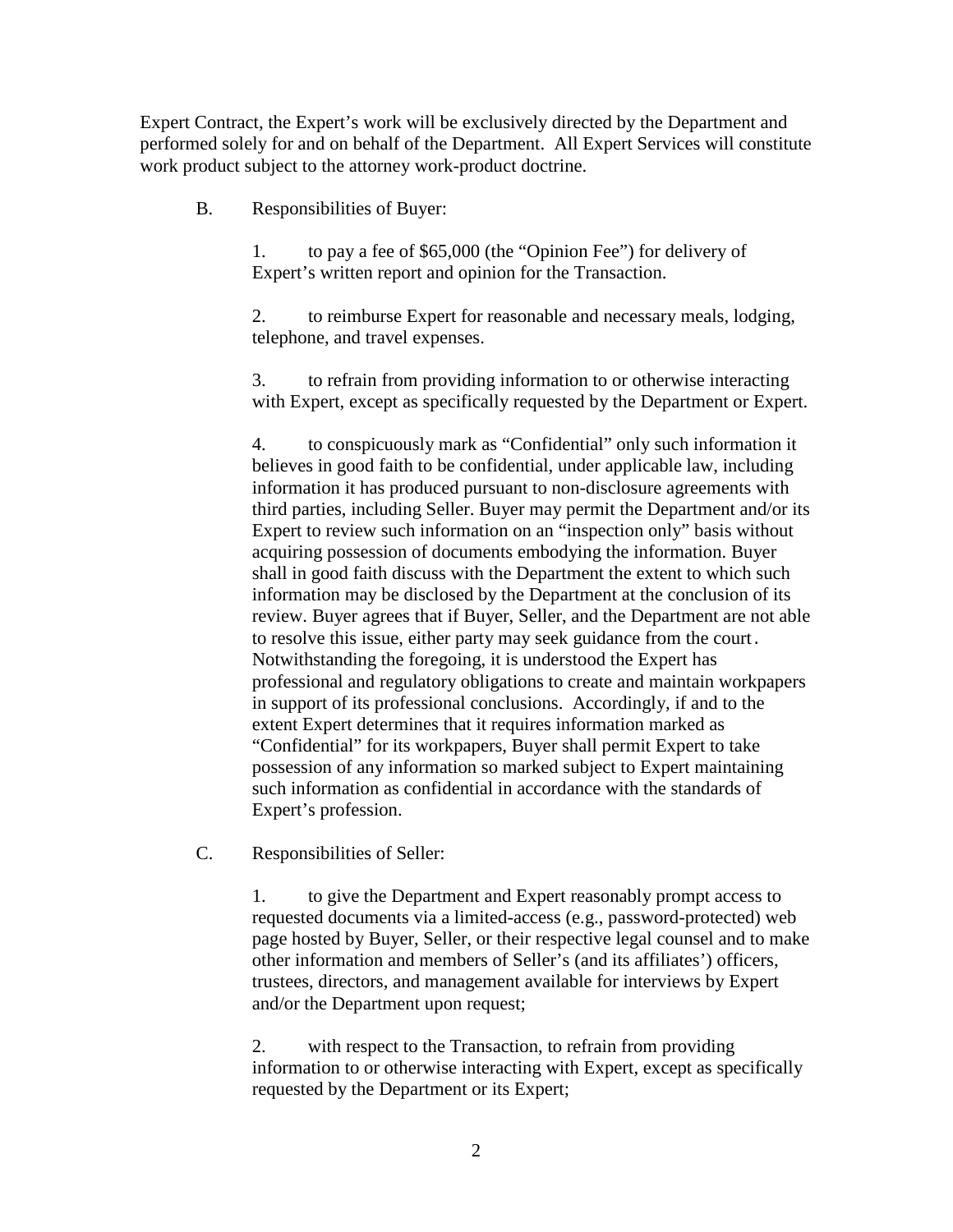3. to conspicuously mark as "Confidential" only such information it believes in good faith to be confidential, under applicable law, including information it has received pursuant to non-disclosure agreements with third parties, including Buyer. Seller may permit the Department and/or its Expert to review such information on an "inspection only" basis without acquiring possession of documents embodying the information. Seller shall in good faith discuss with the Department the extent to which such information may be disclosed by the Department at the conclusion of its review. Seller agrees that if Seller, Buyer and the Department are not able to resolve this issue, either party may seek guidance from the court. Notwithstanding the foregoing, it is understood the Expert has professional and regulatory obligations to create and maintain workpapers in support of its professional conclusions. Accordingly, if and to the extent Expert determines that it requires information marked as "Confidential" for its workpapers, Buyer shall permit Expert to take possession of any information so marked subject to Expert maintaining such information as confidential in accordance with the standards of Expert's profession.

4. Seller agrees that all other information necessary for Department and Expert review of the Transaction may be disclosed to, or subject to disclosure to, third parties under Michigan law.

D. Responsibilities of the Department:

The Department agrees to direct its Expert:

1. to reasonably minimize disruption to Seller and Buyer personnel;

2. to proceed expeditiously to avoid unnecessary delay in the Department's completion of its review;

3. to transmit billing statements to the Department, specifically and individually identifying expenses at the end of the invoice;

4. to invoice the Department the Opinion Fee upon issuance of Expert's written reports and the Opinion (as defined in Exhibit A);

5. to transmit to the Department a summary invoice containing only the Opinion Fee, expenses incurred pursuant to this Contract, and instructions for payment;

6. to immediately cease work if Seller or Buyer communicates in writing to the Department that the Sale will not proceed;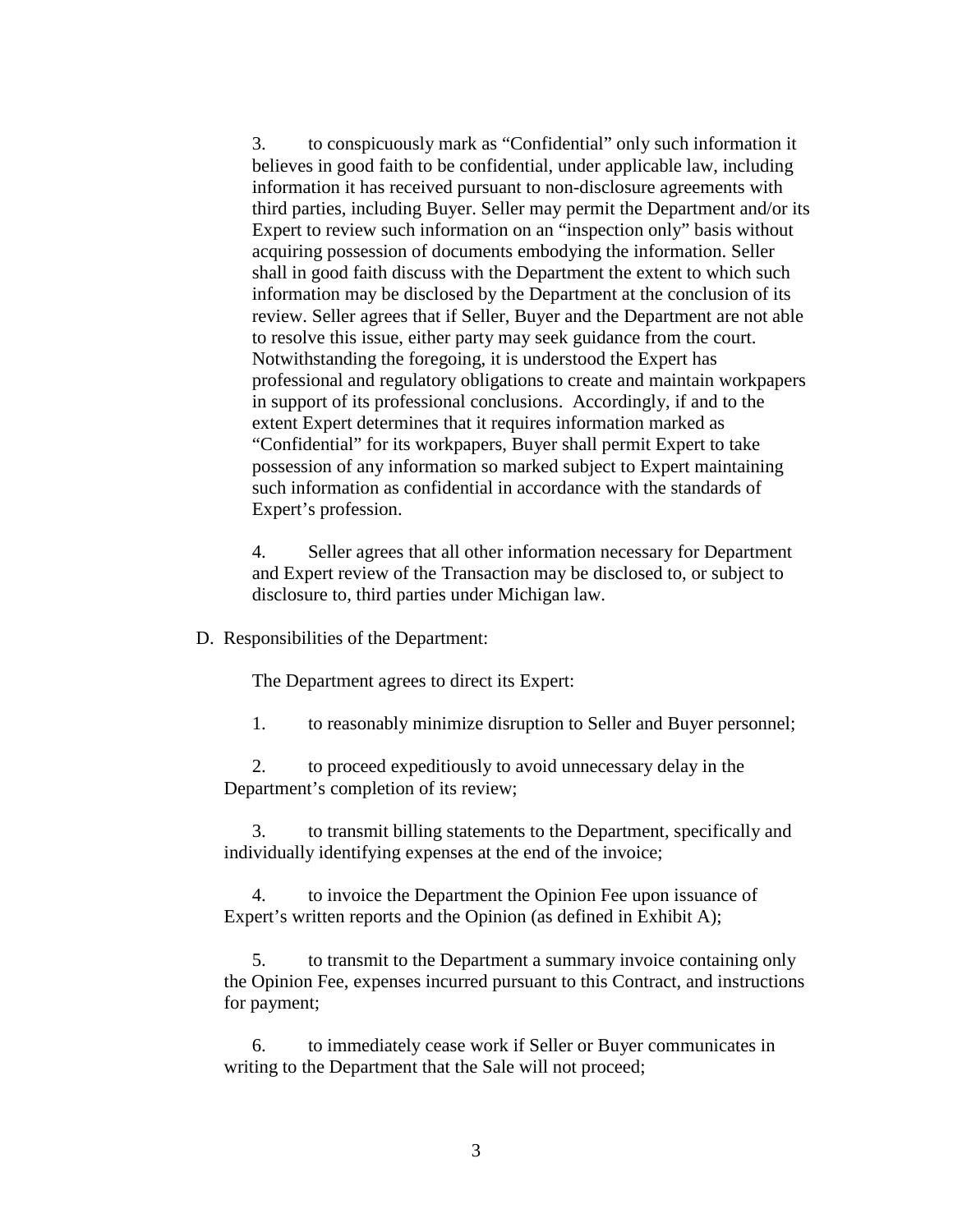7. to agree not to attempt to download, "screen print" or otherwise capture, or otherwise attempt to acquire possession of, and not to duplicate or otherwise disclose to any individual or entity other than the Department in accordance with the Expert Contract, material conspicuously marked "Confidential" by Seller or Buyer;

8. to direct the Expert to execute the Confidentiality and Non-Duplication Agreement in the forms attached as **Exhibit B** to both this Payment Contract and the Expert Contract.

## **3. Term of Contract**

This Payment Contract covers services rendered from the date of the Expert Contract until the time that the Contractor delivers its Opinion or the Contract is terminated. This Contract may be extended only by the written agreement of the parties.

## **4. Compensation for Services Provided**

A. The Expert Contract will specify an Opinion Fee of \$65,000 for Expert Services related to the Transaction, payable upon delivery of the Opinion. Additionally, the Expert Contract identifies other potential services that may be requested by the Department. If requested, the other potential services identified in Exhibit A, Paragraph 2 will be billed at the Expert's standard hourly rates.

B. Buyer will make the payments specified in paragraphs 2.B.1 and 2.B.2 of this Contract and shall pay all invoices within 14 days after receipt.

# **5. Identification of Experts and Key Personnel**

The Department intends to retain Expert and its key personnel listed below:

| Matthew J. Wescott       | Partner        |
|--------------------------|----------------|
| <b>Anthony Colarossi</b> | Partner        |
| Bryan Hughes             | Director       |
| Matt Weekley             | Partner        |
| Jerry Luebbers           | Senior Manager |
| Paul Weis                | Manager        |

Expert, Seller and Buyer shall promptly notify the Department of any potential conflicts of interest involving Expert or persons performing services for Expert. The Department, upon receiving a notification setting forth facts alleged to constitute a potential conflict, shall promptly investigate the allegations and report its conclusion to Expert, Seller and Buyer.

## **6. Billings**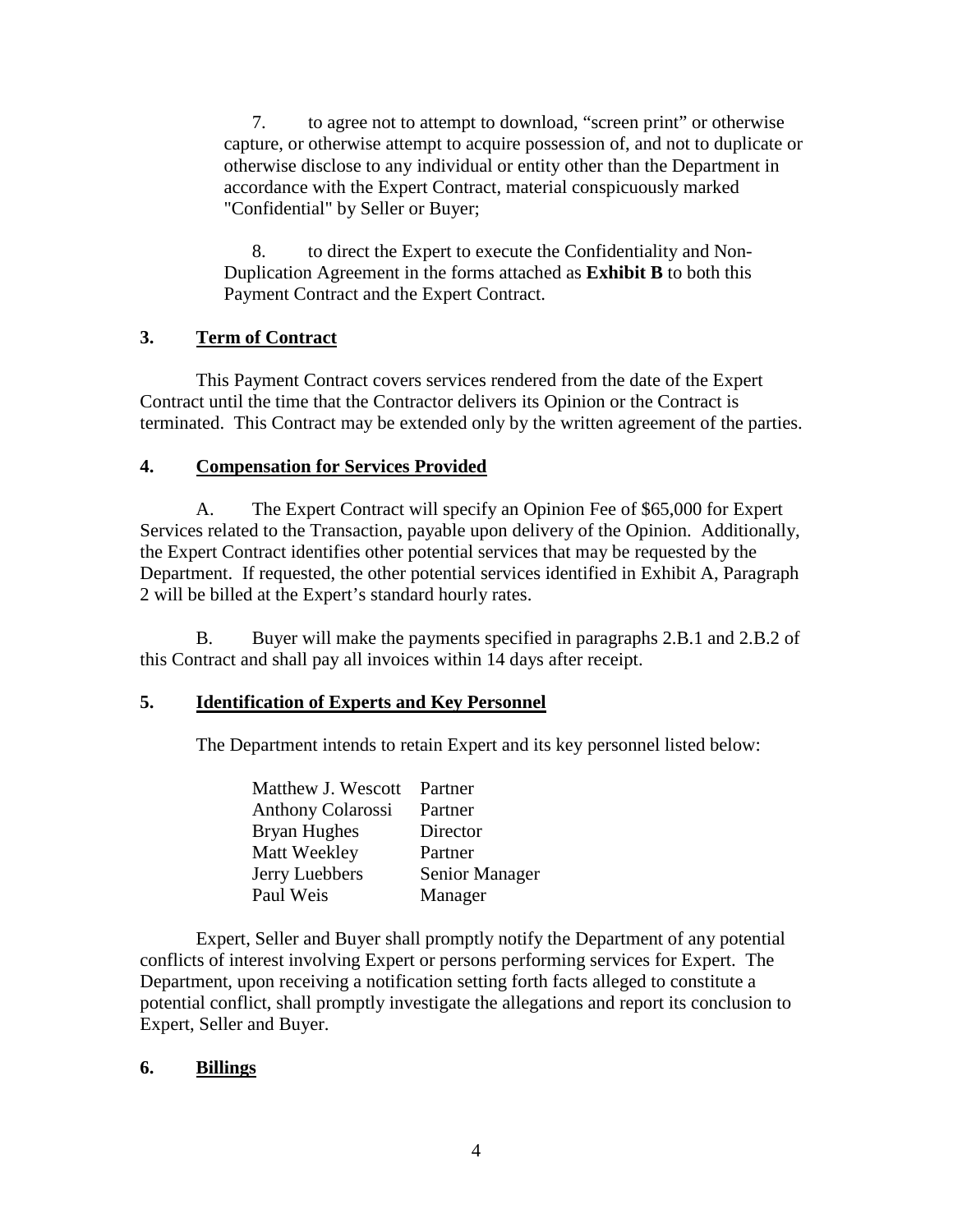Expert will prepare and submit invoices and billing statements in accordance with the Expert Contract, and the Department shall process them in accordance with the Expert Contract.

The Department shall direct its Expert to furnish copies of billing statements and supporting documents to Buyer, upon request, after the Department's review has been concluded and its report and Opinion have been issued.

## **7. Notices**

All communications, notices, and invoices concerning this Contract must be addressed to:

| For the Department: | William R. Bloomfield, Assistant Attorney General AND<br>Joseph J. Kylman, Charitable Trust Auditor<br>Department of Attorney General<br>Corporate Oversight Division - Charitable Trusts<br>Williams Bldg.<br>525 W. Ottawa $-6$ <sup>th</sup> Floor<br>Lansing, MI 48933<br>517-335-0855 |  |
|---------------------|--------------------------------------------------------------------------------------------------------------------------------------------------------------------------------------------------------------------------------------------------------------------------------------------|--|
|                     | 517-335-1935 (fax)<br>BloomfieldW@michigan.gov<br>KylmanJ@michigan.gov                                                                                                                                                                                                                     |  |
| For Buyer:          | Troy A. Schell<br><b>General Counsel</b><br>Prime Healthcare Management, Inc.<br>3300 East Guasti Road, Third Floor<br>Ontario, California 91761<br>Office: 909-235-4311<br>Fax: 909-235-4419<br>tschell@primehealthcare.com                                                               |  |
| For Seller:         | <b>Trinity Health Corporation</b><br>20555 Victor Parkway<br>Livonia, MI 48152<br>Attn: Paul G. Neumann, Executive Vice-President and<br><b>Chief Legal Officer</b>                                                                                                                        |  |
| For Expert:         | Matthew J. Wescott, Partner<br>Plante & Moran, PLLC<br>1111 Michigan Avenue, Suite 100<br>East Lansing, MI 48823<br>517-336-7525<br>matt.wescott@plantemoran.com                                                                                                                           |  |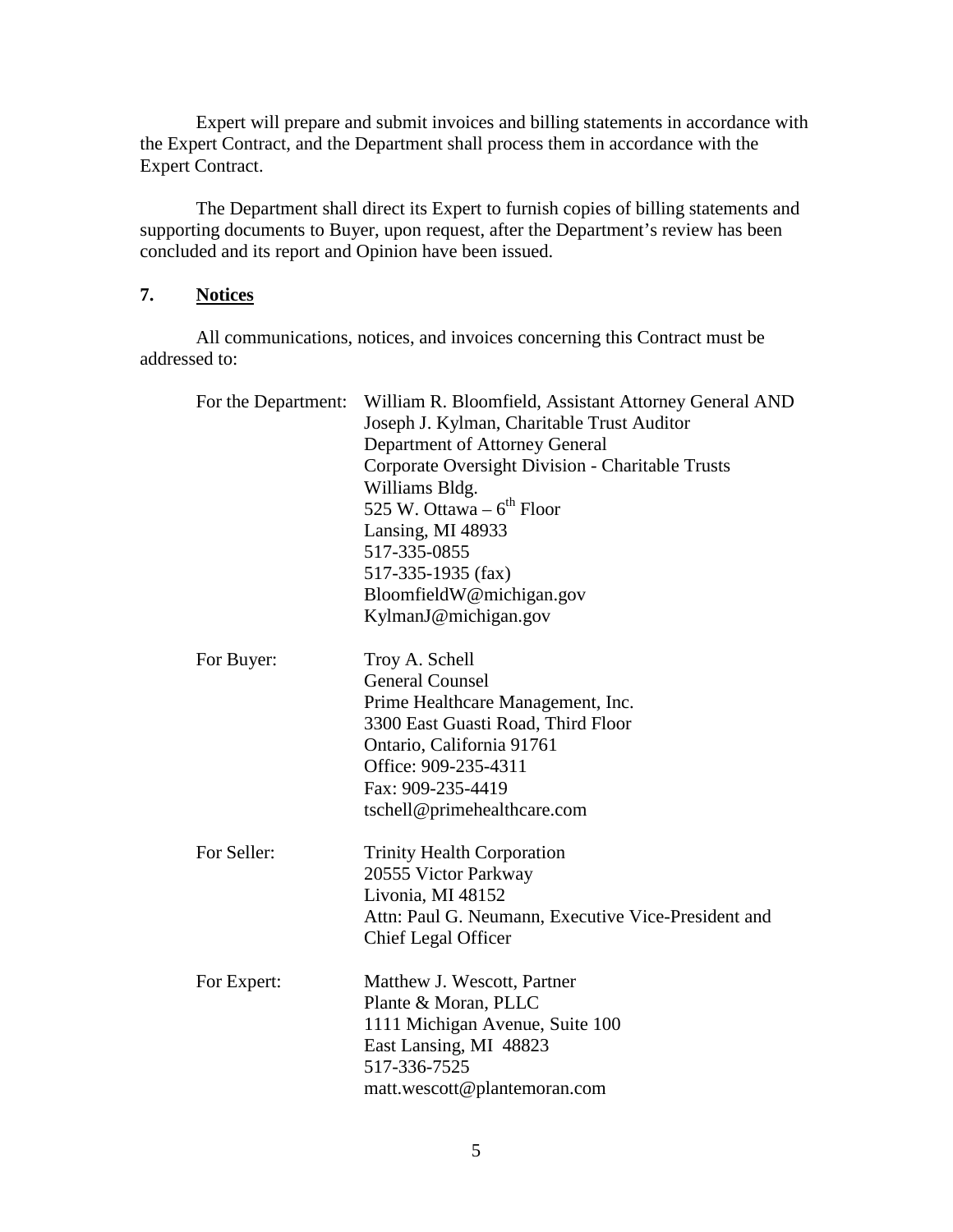## **8. Termination**

Seller or Buyer may terminate this Contract upon sixty (60) days written notice to the Department. Buyer shall remain obligated to pay the Expert for services already rendered and expenses already incurred in accordance with the terms of the Expert Contract.

## **9. Disclosure of Information**

Except as set forth above with respect to the Expert, pursuant to the Confidentiality and Non-Duplication Agreements collectively attached as **Exhibit B**, the Department and Expert agree not to acquire or attempt to acquire possession of, nor to duplicate, material conspicuously marked "Confidential" by Seller or Buyer, whether made available electronically on a limited-access basis through a web site of Seller, Buyer, or their respective legal counsel or in hard copy for inspection only. Without limitation, neither the Department, nor Expert will not attempt to download, "screen print" or otherwise capture or reproduce Confidential information.

The Department shall in good faith discuss with Seller and Buyer the extent to which such information may be disclosed by the Department at the conclusion of its review. The Department agrees that if Seller, Buyer, and the Department are not able to resolve any confidentiality issues, any party may seek guidance from the court.

# **12. Non-Discrimination**

In the performance of this Contract, all the parties agree not to discriminate against any employee or applicant for employment, with respect to their hire, tenure, terms, conditions or privileges of employment, or any matter directly or indirectly related to employment, because of race, color, religion, national origin, ancestry, age, sex, height, weight, marital status, physical or mental disability unrelated to the individual's ability to perform the duties of the particular job or position. This covenant is required pursuant to the Elliott-Larsen Civil Rights Act, 1976 PA 453, MCL 37.2101, *et seq*., and the Persons with Disabilities Civil Rights Act, 1976 PA 220, MCL 37.1101, *et seq.*, and any breach thereof may be regarded as a material breach of the Contract. In connection with the performance of services under this Contract, all parties agree to comply with the Federal Civil Rights Act of 1964, 42 USC §2000d.

## **13. Unfair Labor Practices**

The State shall not award a contract or subcontract to any employer or any subcontractor, manufacturer or supplier of the employer, whose name appears in the current register compiled by the Michigan Department of Energy, Labor, and Economic Growth. The State may void this Contract, if after the award of the Contract, the name of the Contractor appears in the register. 1980 PA 278, MCL 423.321 *et seq*.

# **14. Independent Contractor**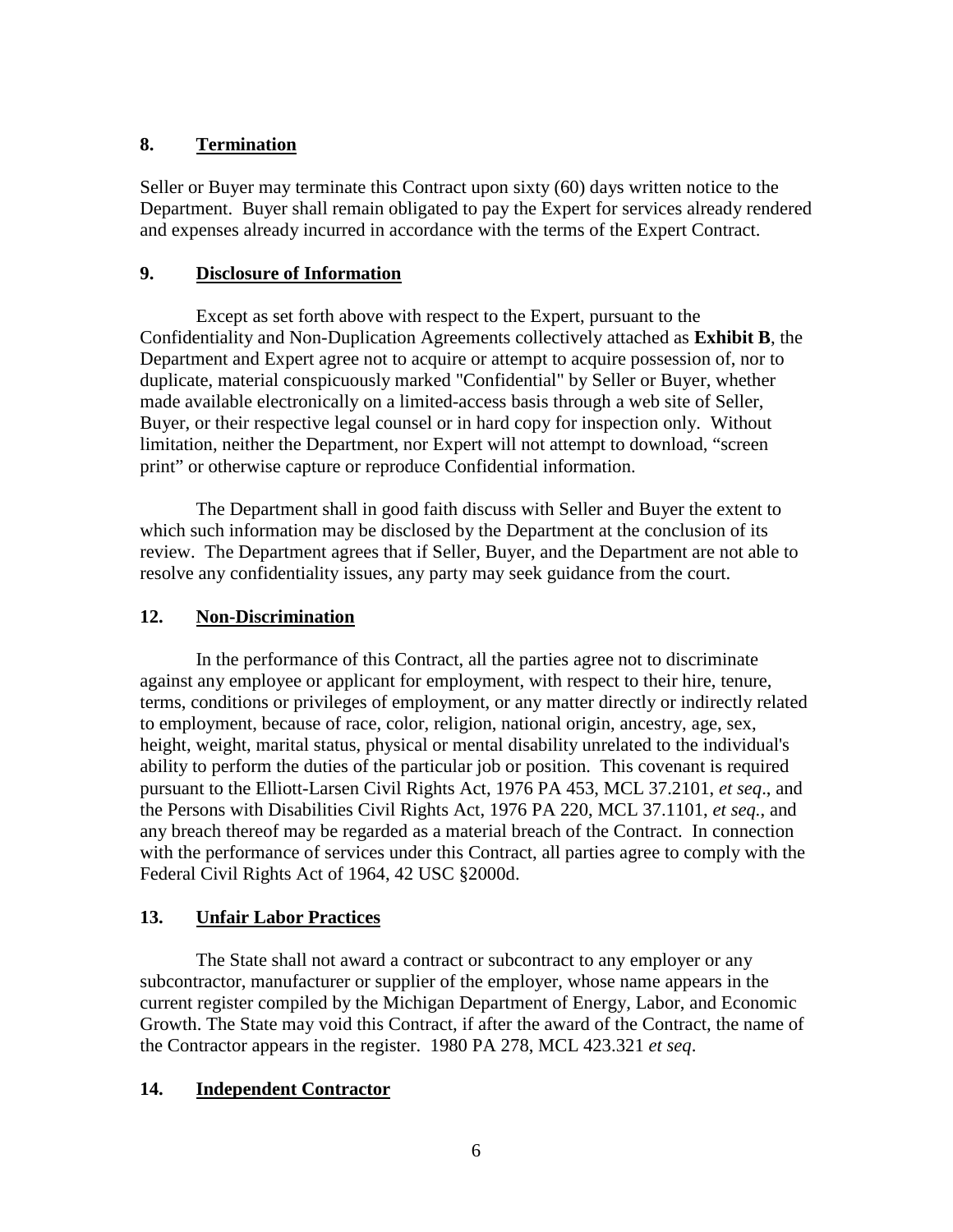The relationship of Expert to the Department in this Contract is that of an independent contractor. No liability or benefits, such as workers compensation rights or liabilities, insurance rights or liabilities, or any other provisions or liabilities, arising out of or related to a contract for hire or employer/employee relationship, arise, accrue or be implied to either party or either party's agent, subcontractor or employee as a result of the performance of this Contract. Expert will be solely and entirely responsible for its acts and the acts of its agents and employees during the performance of this Contract.

#### **15. Governing Law and Jurisdiction**

This Contract shall be subject to, applied, and interpreted according to the laws of the State of Michigan. No action shall be commenced against the Department or the Attorney General, his designee, agents or employees for any matter whatsoever arising out of the Contract, in any courts other than a court of competent jurisdiction of the State of Michigan.

#### **16. Entire Agreement**

This Contract, including attached **Exhibit A** and **Exhibit B**, represents the entire agreement between the parties and supersedes all proposals or other prior agreements, oral or written, and all other communications between the parties relating to the Department retaining the Contractor's services.

## **18. Authorized Signature**

Buyer agrees that Troy A. Schell is authorized to sign on its behalf.

Dated:

Troy A. Schell General Counsel Prime Healthcare Services